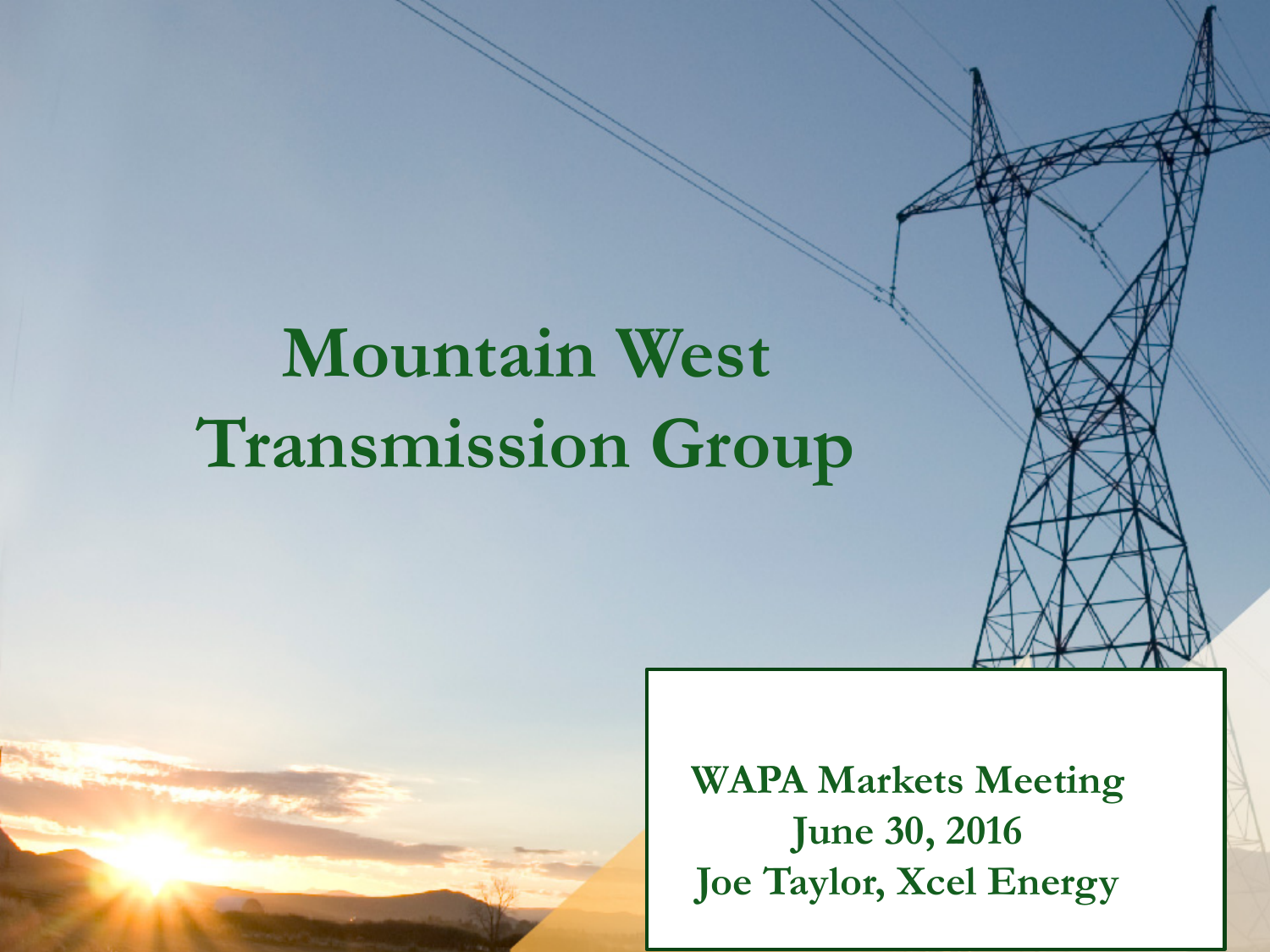#### **Participating Transmission Owners**

- Basin Electric Power Cooperative (BEPC)
- Black Hills Corporation (BHC) including its three affiliates,
	- Black Hills Power, Inc. (BHP), Black Hills Colorado Electric Utility Company, LP (BHCE) and Cheyenne Light Fuel & Power Company (Cheyenne)
- Colorado Springs Utilities (CSU)
- Platte River Power Authority (PRPA)
- Public Service Company of Colorado (PSCo)
- Tri‐State Generation and Transmission Association, Inc. (Tri‐State)
- Western Area Power Administration
	- Loveland Area Projects (LAP) and Colorado River Storage Project (CRSP)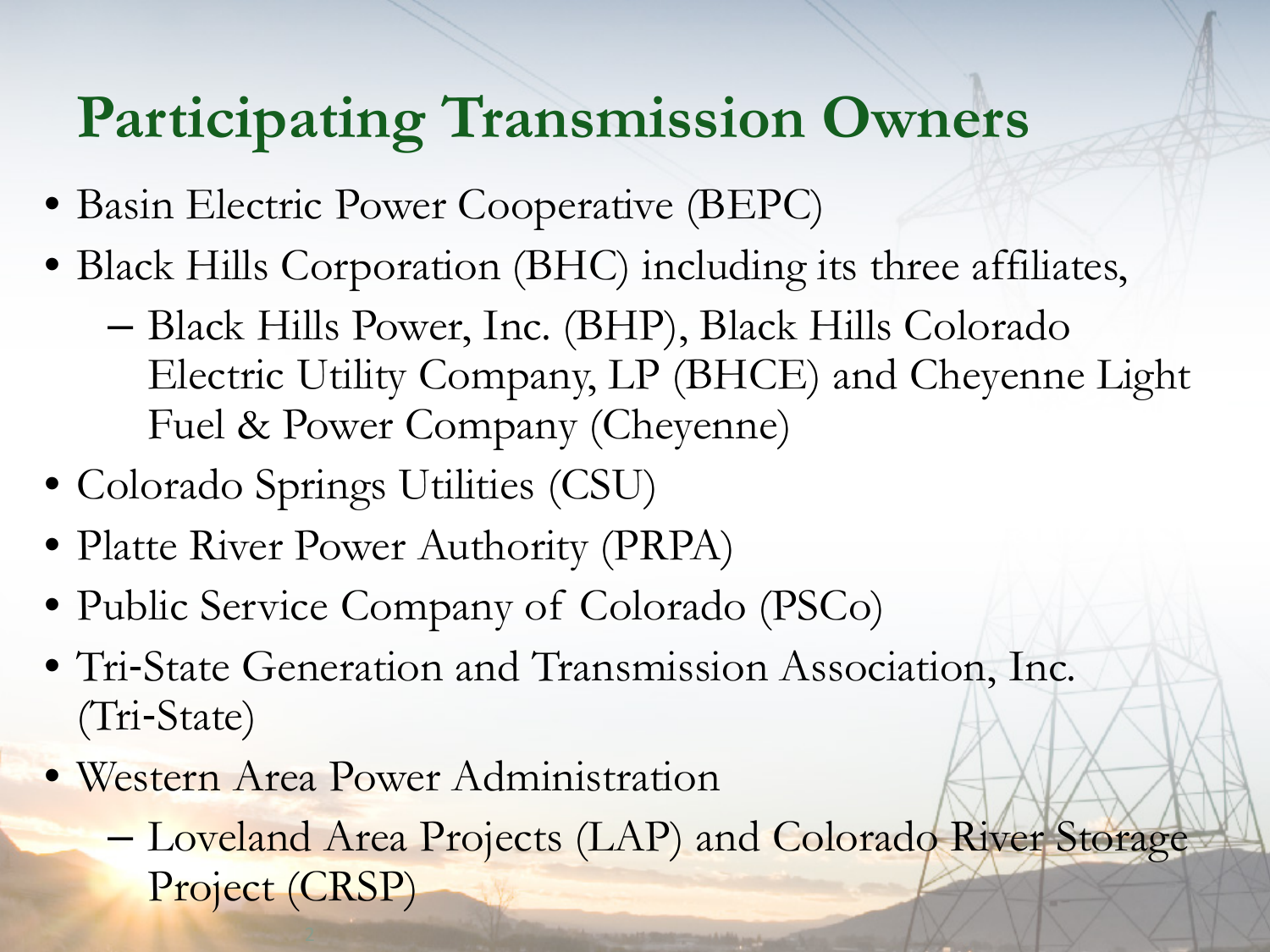## **MWTG Footprint**



- Goal Create a single multicompany transmission tariff and explore "Day 2" market alternatives
- MWTG TSPs include: two IOUs, two municipals; two G&T Cooperatives; two Federal PMA projects
- MWTG members are a sub-set of the WestConnect planning region and are the Colorado Coordinated Planning Group (CCPG) footprint
	- Currently includes seven parties with nine transmission tariffs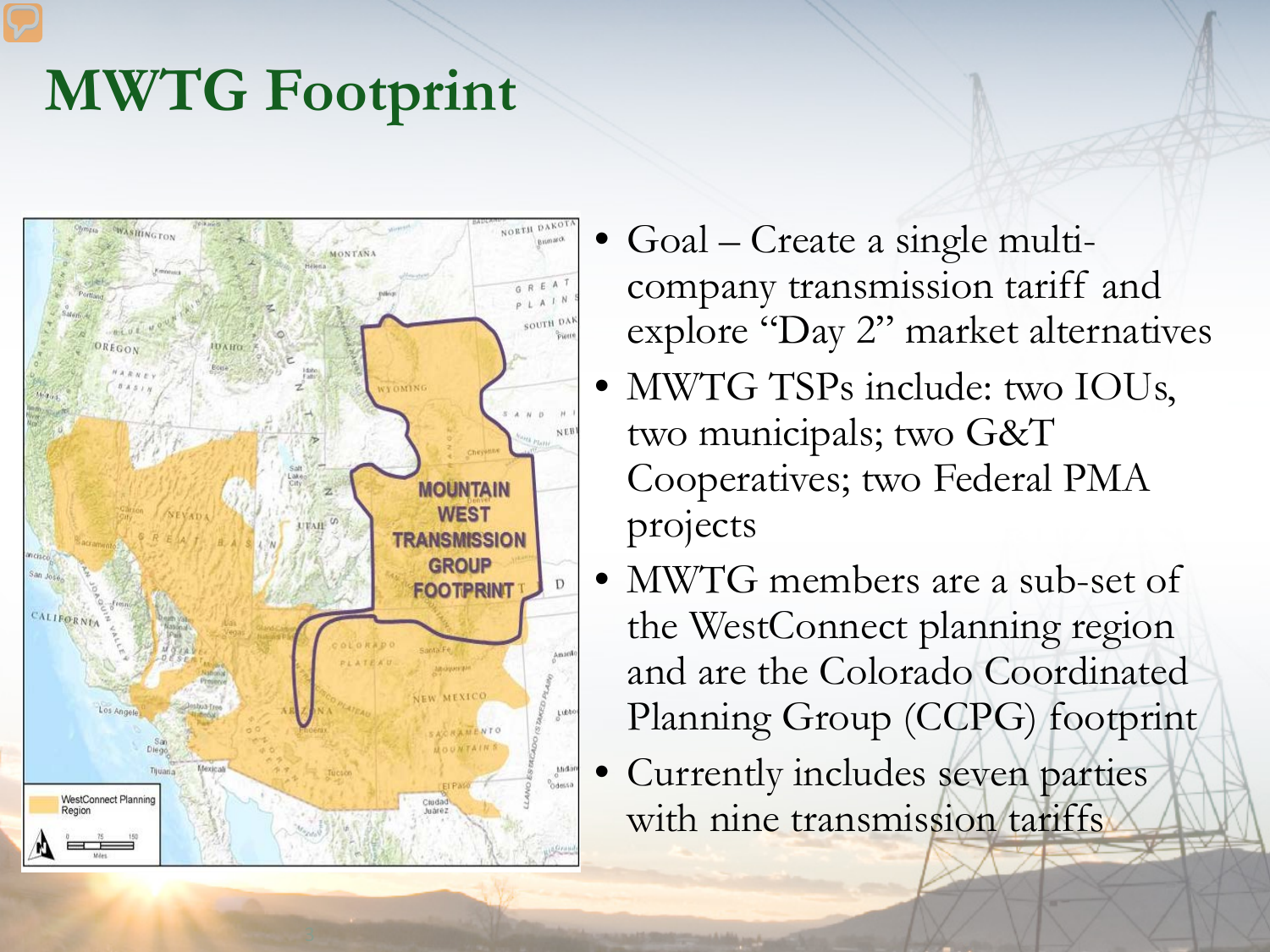#### **History of MWTG Development**

- 2013: WAPA/PSCo/Tri-State start discussions on removal of pancakes, single tariff – Perform preliminary rate design analyses
- 2014: Invite BH, BEPC, PRPA, CSU to the effort and hire rate consultant
- 2014-15: Rate design; negotiate zones and cost shift mitigation
- 2016: Execute MOU, issue RFI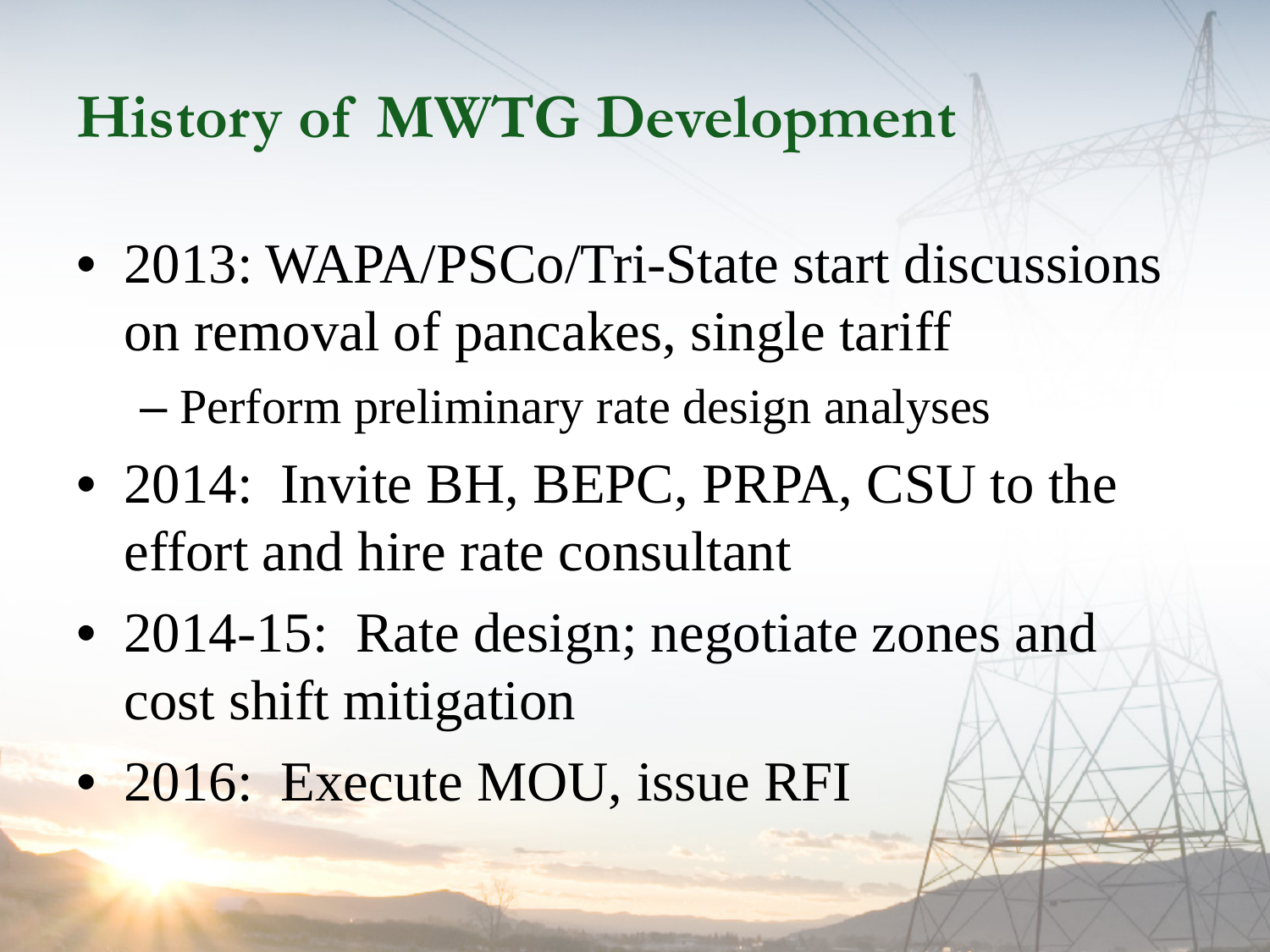#### **MWTG 2013 Statistics**

| <b>Transmission Owner</b>              | <b>Gross</b>        | <b>Net</b>          | <b>Annual</b>           | <b>Miles of</b>     |
|----------------------------------------|---------------------|---------------------|-------------------------|---------------------|
|                                        | <b>Transmission</b> | <b>Transmission</b> | <b>Transmission</b>     | <b>Transmission</b> |
|                                        | Plant $(5)$         | Plant $(5)$         | <b>Revenue</b>          |                     |
|                                        |                     |                     | <b>Requirement (\$)</b> |                     |
| <b>Basin Electric Power</b>            | 52,126,841          | 19,108,267          | 4,535,874               | 209                 |
| <b>Cooperative Westside</b>            |                     |                     |                         |                     |
| <b>Cheyenne Light Fuel &amp; Power</b> | 41,027,108          | 35,981,808          | 6,848,030               | 45                  |
| <b>Black Hills Colorado Electric</b>   | 333,880,142         | 146,938,581         | 12,452,172              | 581                 |
| <b>Utility</b>                         |                     |                     |                         |                     |
| <b>City of Colorado Springs</b>        | 140,898,577         | 67,284,691          | 21,957,844              | 232                 |
| <b>Utilities</b>                       |                     |                     |                         |                     |
| <b>Common Use System (BEPC &amp;</b>   | 243,548,935         | 185,304,004         | 29,846,727              | 983                 |
| BHC)                                   |                     |                     |                         |                     |
| <b>Platte River Power Authority</b>    | 348,969,285         | 266,337,678         | 38,277,136              | 370                 |
| <b>Western CRSP</b>                    | 651,271,471         | 391,945,017         | 58,386,041              | 2,325               |
| <b>Western LAP</b>                     | 550,045,450         | 286,761,337         | 61,866,058              | 2,508               |
| <b>Tri-State Generation and</b>        | 766,276,122         | 431,085,996         | 96,781,507              | 4,660               |
| <b>Transmission Association</b>        |                     |                     |                         |                     |
| <b>Public Service Company of</b>       | 1,616,197,083       | 1,265,799,495       | 208,498,664             | 3,782               |
| <b>Colorado</b>                        |                     |                     |                         |                     |
| <b>Total</b>                           | \$4,744,241,013     | \$3,096,546,874     | \$539,450,053           | 15,694              |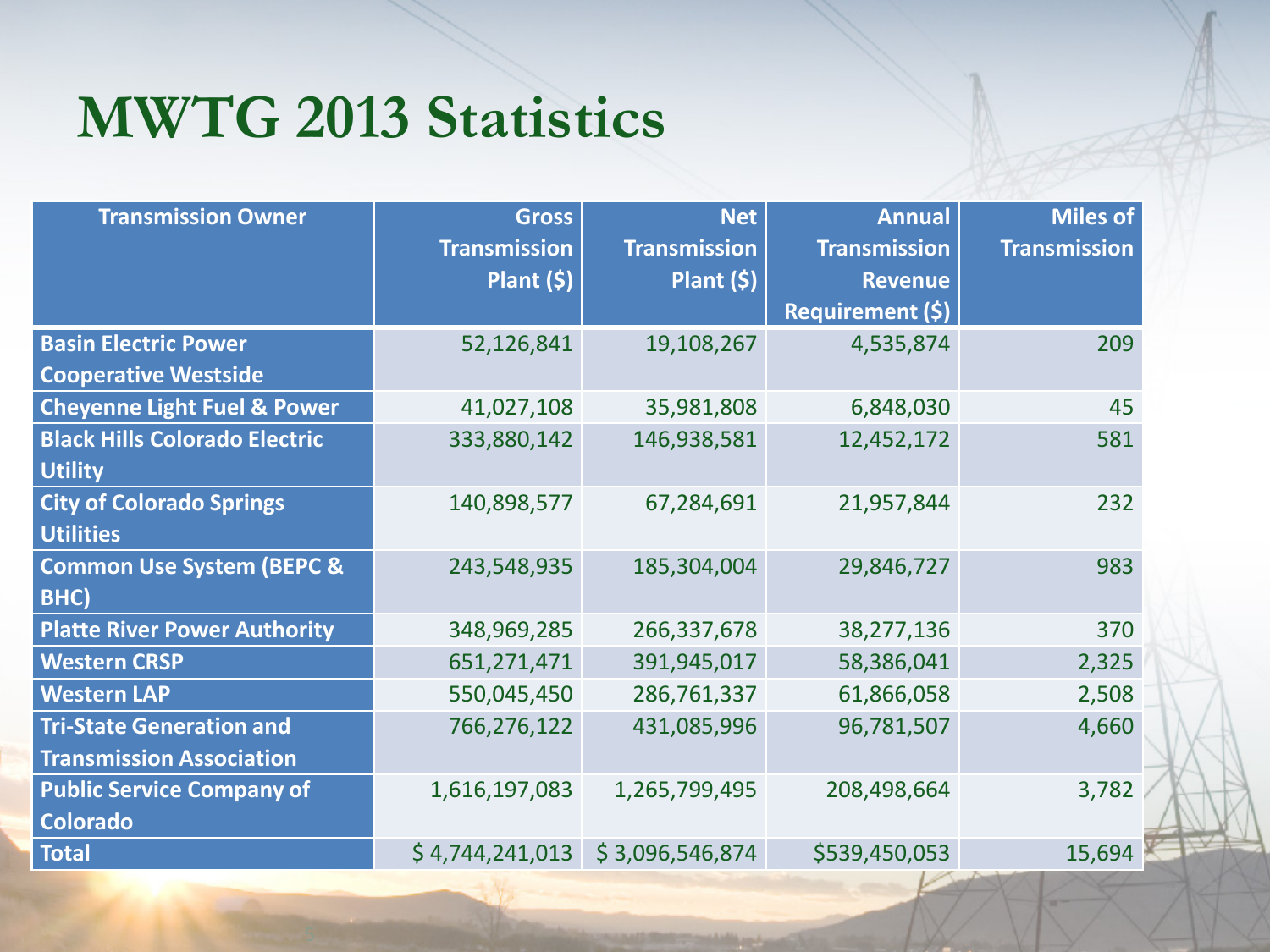#### **Mountain West Benefits**

- One transmission provider
	- De-pancaking of transmission charges
	- Foundation for an organized market
	- All load is network load of MWTG
	- Single determination of ATC/AFC
		- Transition away from contract path to flow-based
	- Improved transmission planning and interconnection processes
		- Will comply with Order No. 1000
		- Avoid duplication of facility investments
		- One point of contact for system interconnections
		- Additional siting opportunities for new resources
	- May assist in addressing future resource issues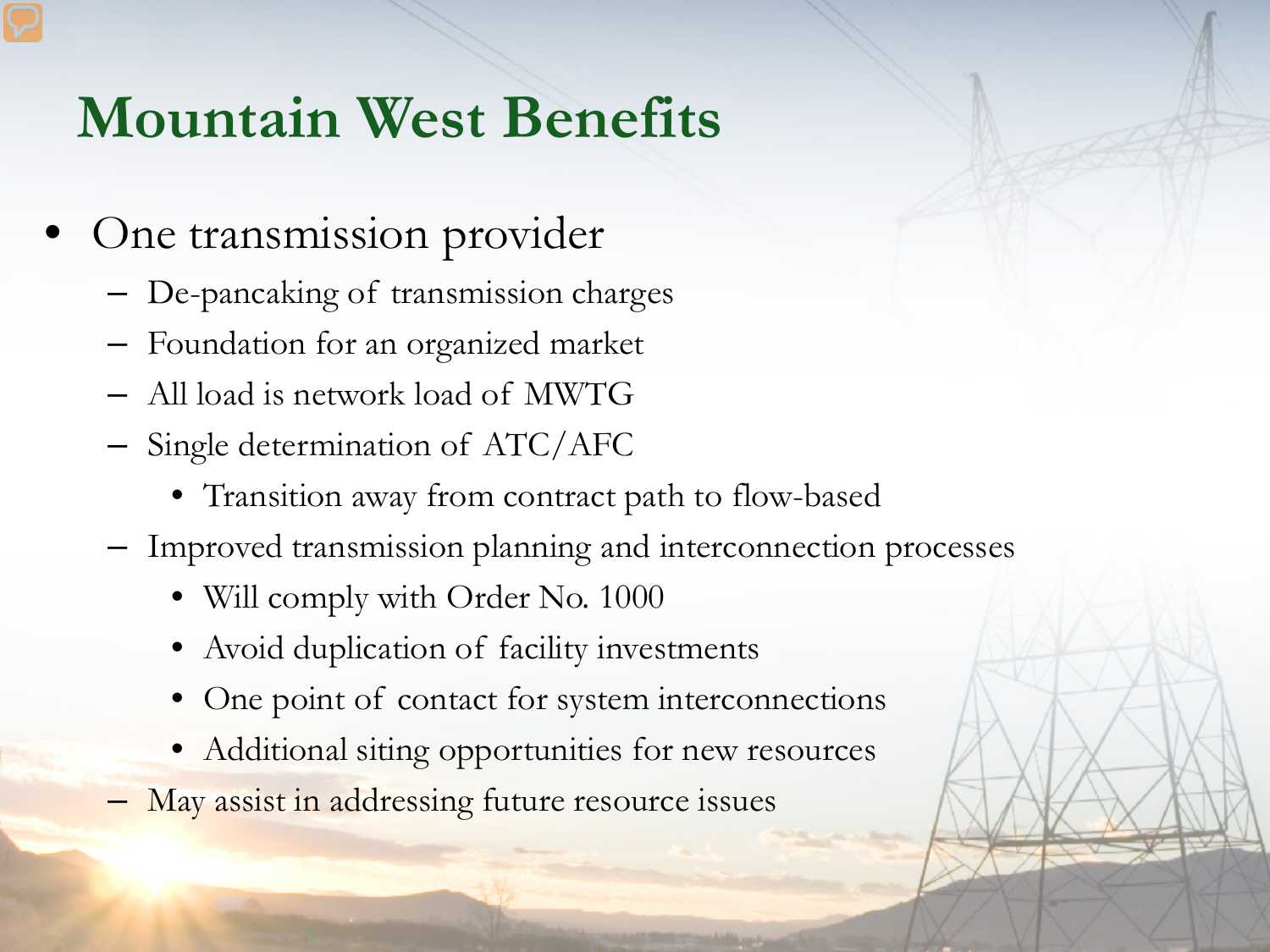## **Significant Work to Date**

- 1. Strong cooperative effort over three years
- 2. Significant success with rate design and cost shift mitigation, despite multiple failed attempts at regional tariffs in the past
- 3. Developed and signed an MOU summarizing work to date
- 4. Developed a Request for Information for RTO response
- 5. Conducting a Market Study to evaluate resource side benefits of having a joint tariff as well as a joint tariff with a full Day-2 market
- 6. On-going outreach in various forums
- 7. Targeting start up in 2018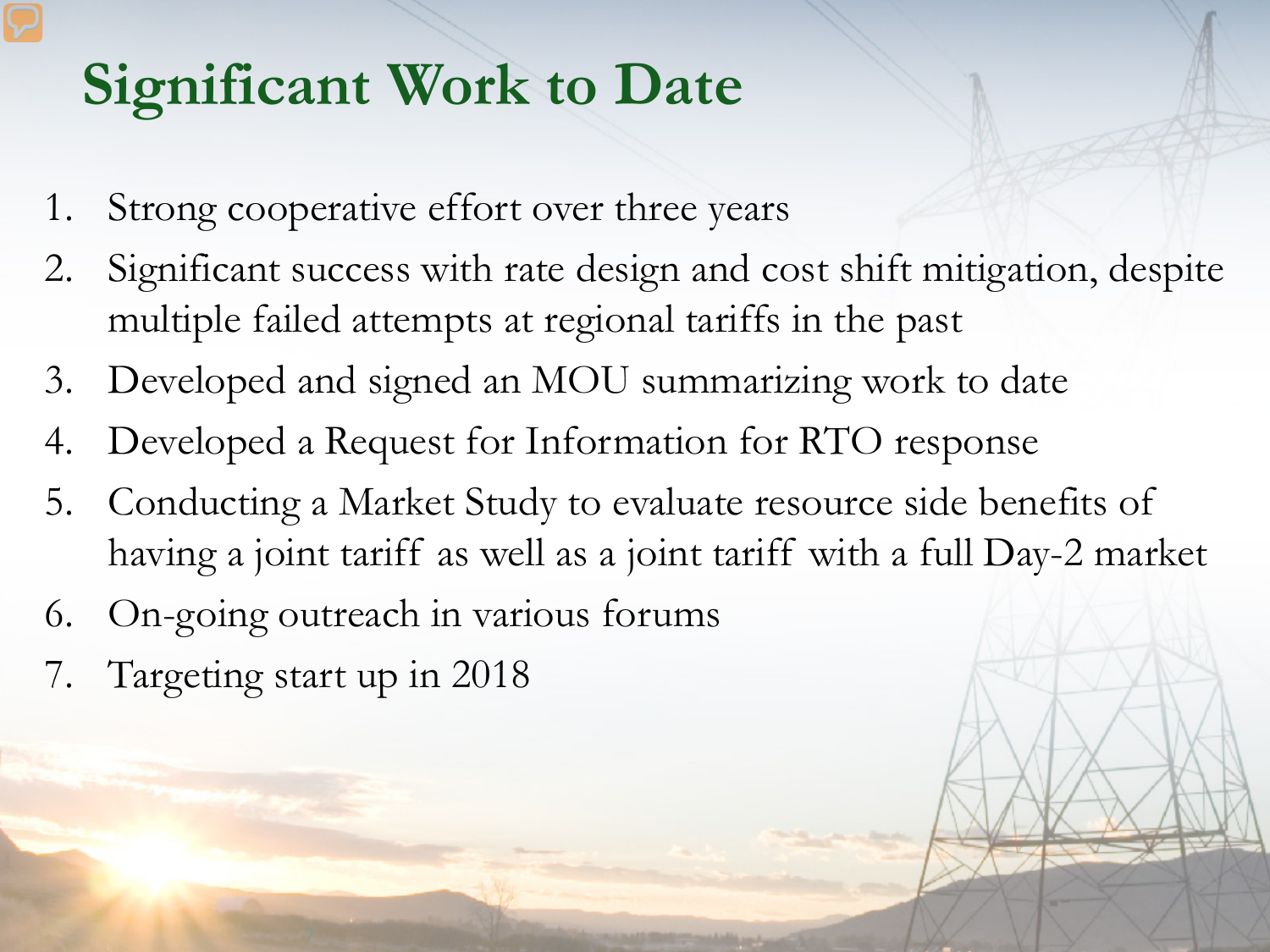## **Rate Design**

- Network Customers pay the zonal rate in which their load sinks
	- Owners in zone retain revenue for zonal network load
- 8 Zones
	- Each transmission owner is a zone, except Tri-State and Cheyenne
	- Tri-State load and facilities are split between Western LAP and PSCo zones
- Single Regional Through and Out Rate (RTOR) applied to PTP
	- RTOR = Total MWTG ATRR divided by Total MWTG load
	- Revenues allocated based off of ATRR and MW-Mile split, after mitigation
- Cost shifts largely mitigated (see following slides)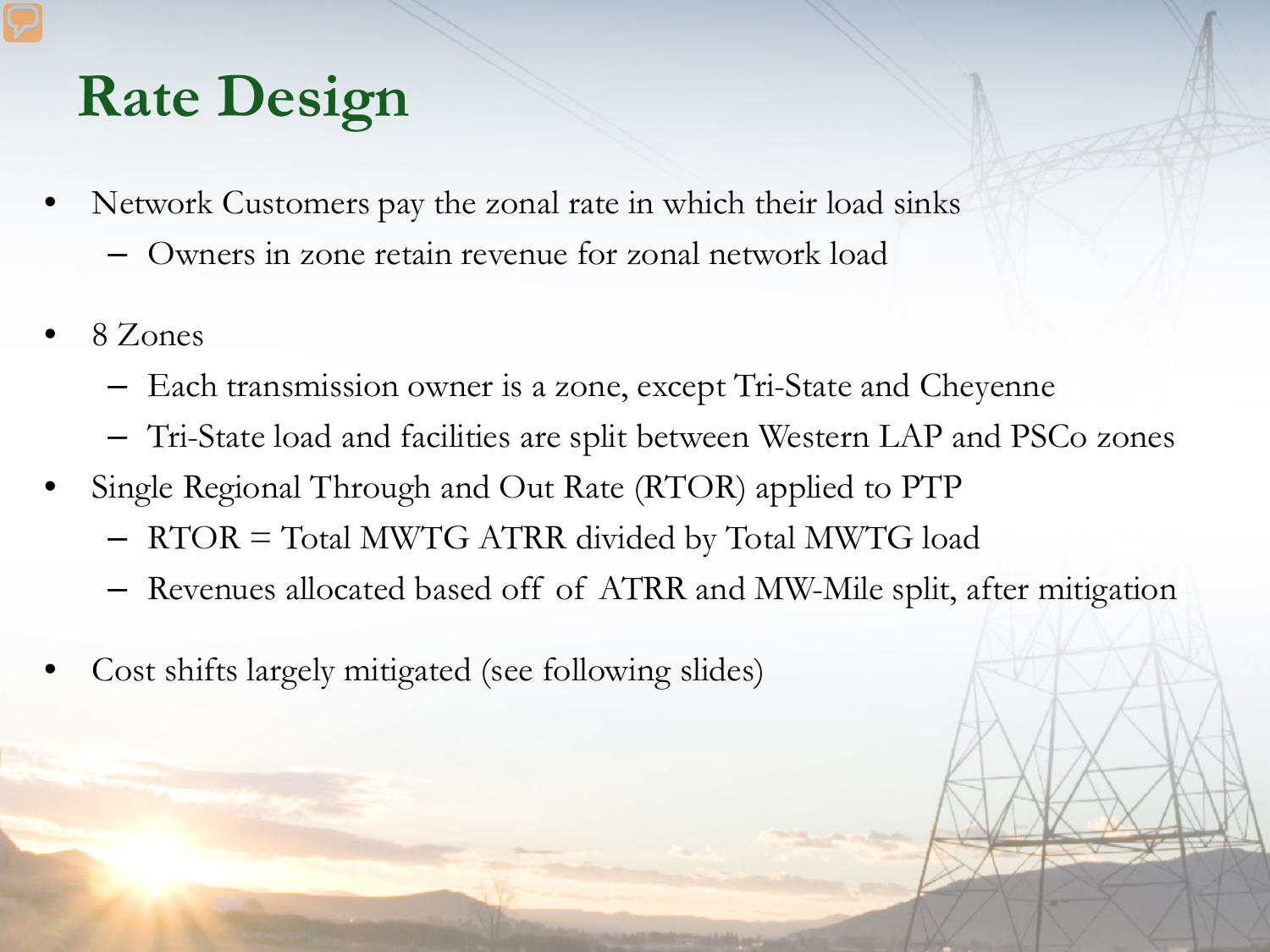## **General Cost Shift Issues**

- Defined as transmission cost impact to Owner's load
- Regional tariff design changes transmission costs for Owner's load due to:
	- Loss of pancaked rates (both loss of payment, and loss of revenue)
	- Multi-owner zones & RTOR with weighted average rates, causing additional cost shift
- Group estimated the cost shifts using 2013/14 data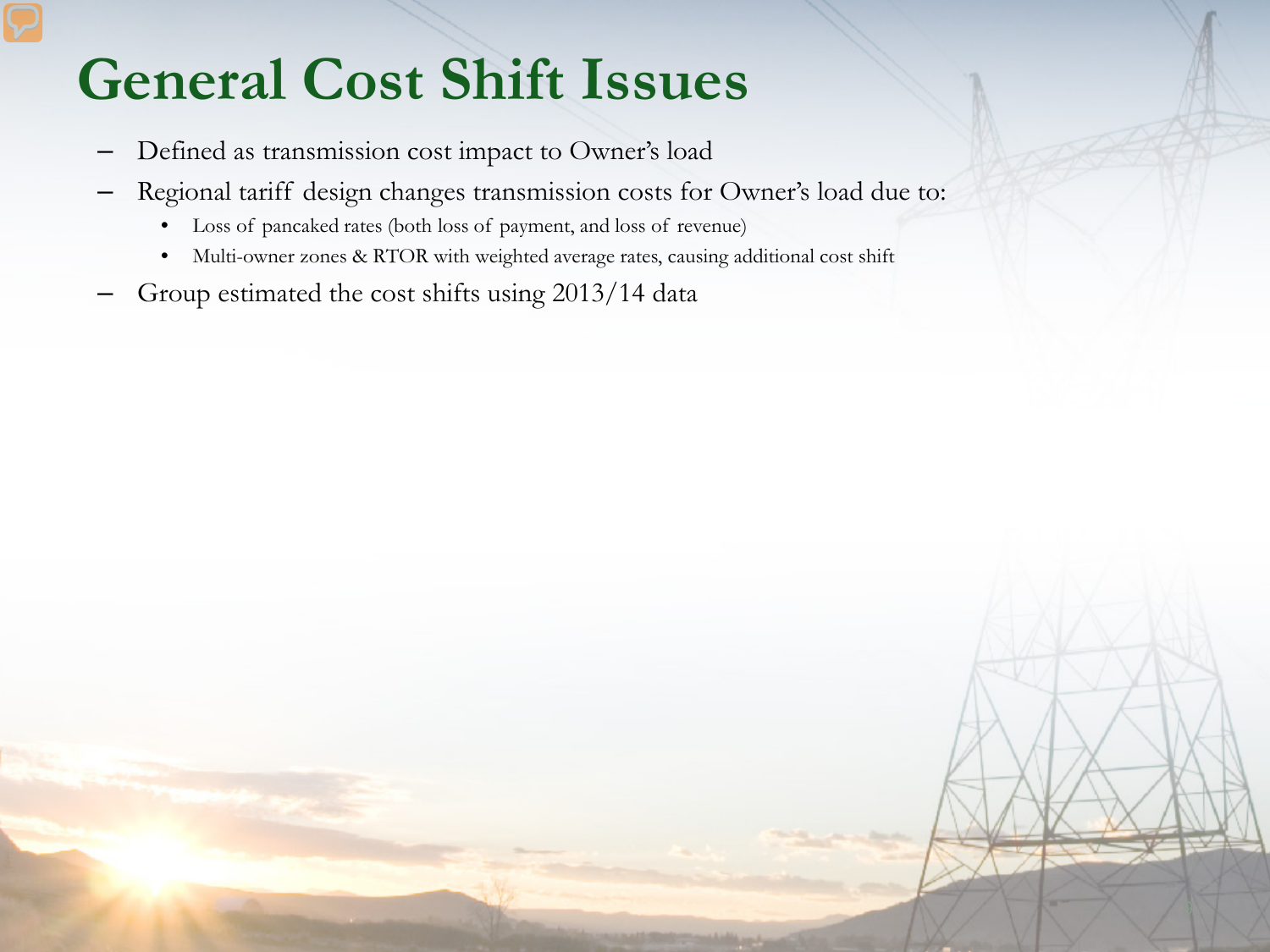#### **CRSP-Specific Cost Shift Issues**

- **1. Rate design requires network service for all internal load**
	- There is very little network load on the CRSP system, thus a network rate with no point to point (P2P) in the rate denominator results in a very high zonal rate  $(\sim 130$ MW recovering  $\sim $60$ M)
	- CRSP uses 100% P2P and no network service. Some can be converted to network, but not all due to statutory obligations and contractual terms that presume P2P approach
- **2. Rate design requires RTOR for all P2P service**
	- Most CRSP load is external to MWTG, the system was built to export generation beyond the CRSP system
	- CRSP P2P rate is lowest among 9 tariffs, RTOR rate is weighted average of 9 tariffs, so using RTOR would triple the cost to CRSP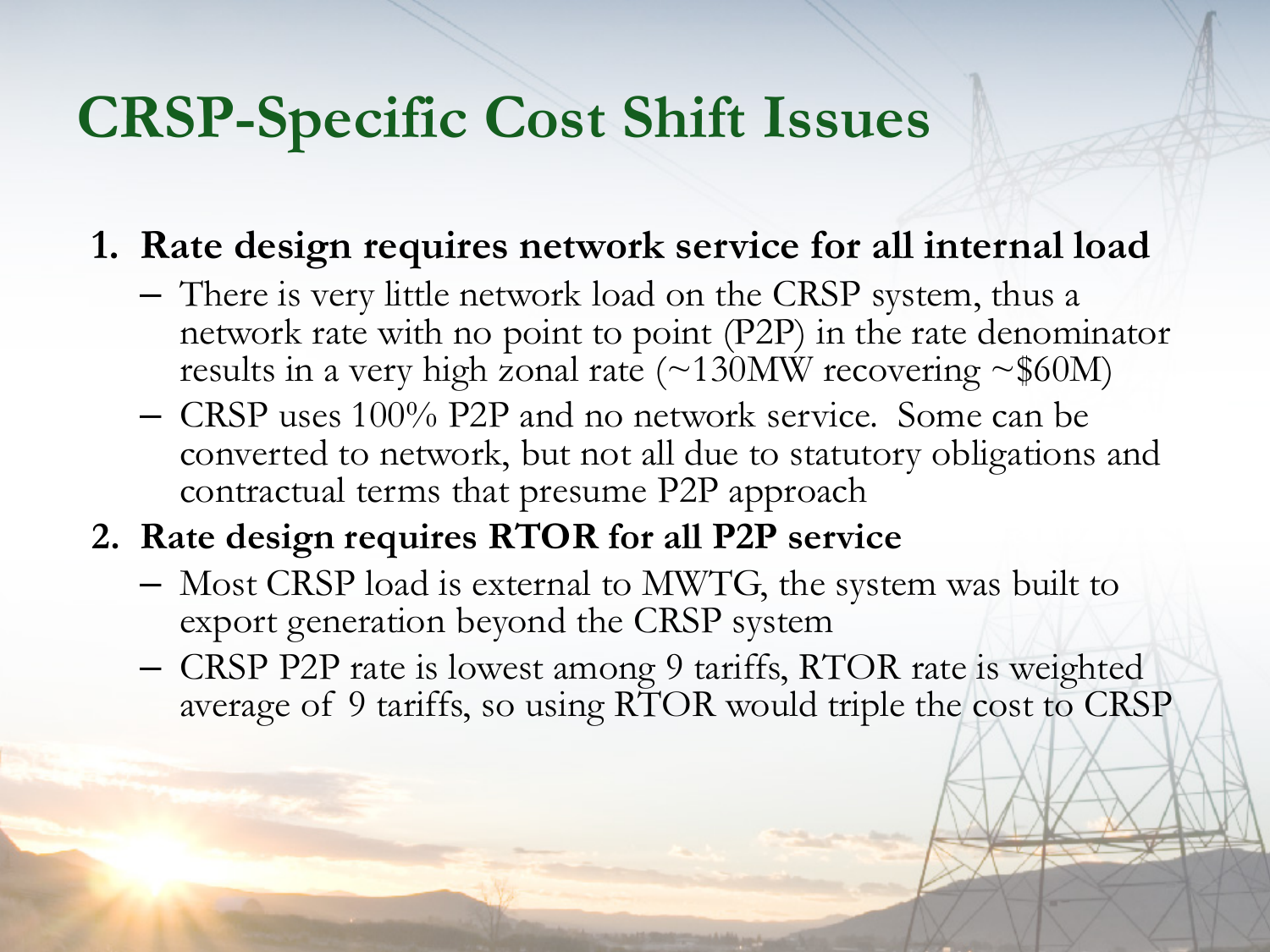## **Solving the Cost Shift Issues**

**Two methods used to resolve cost shift:**

- **Indefinite CRSP Federal Service Provision (FSP)**
	- Allows CRSP to continue using P2P as today:
		- Both P2P and Network part of CRSP Zone rate denominator
		- Revenue from P2P continues to go to CRSP zone
		- FSP limited to CRSP use for Statutory Service obligations o Anticipate grandfathering 3rd party CRSP P2P to be comparable
		- CRSP plans to convert as much P2P as possible to Network, but will continue to have significant P2P
- **Cost shift mitigation for the first seven year period**
	- Allocates RTOR revenues first to entities with increased costs
	- If RTOR revenue is sufficient, 100% mitigation the first 4 years, then decreasing mitigation 25% per year during last 3 years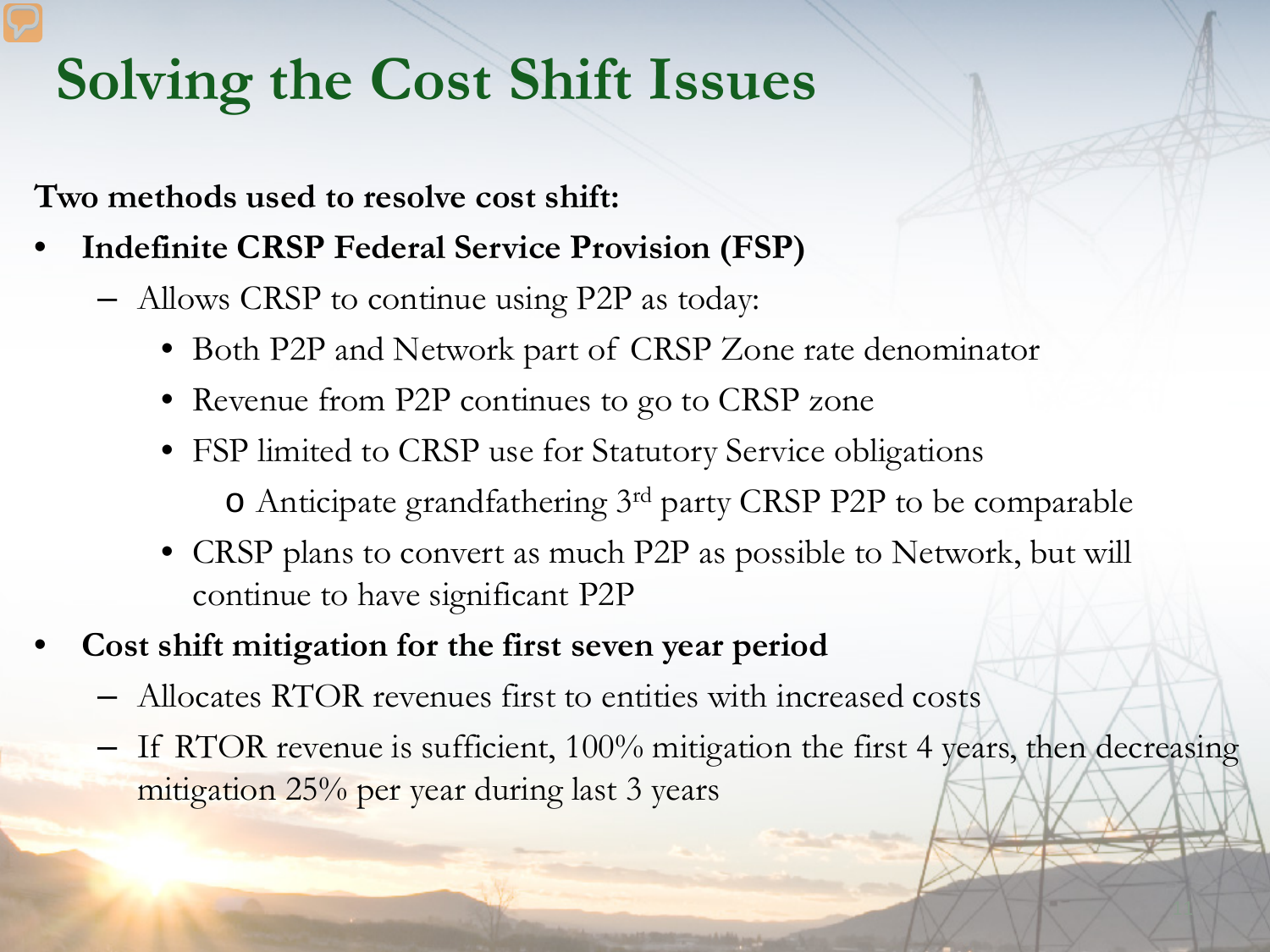#### **Allocation of Future Facility Costs**

- Filed tariff will be compliant with Order 1000
- Agreement not yet reached on cost allocation for future facilities
	- May be dependent on implementation plan, for instance:
		- If group joins a RTO, cost allocation may reflect RTO process, with some changes for the MWTG region
		- If a standalone tariff, MWTG may borrow from a currently approved Order 1000 process or develop its own
- Plan to develop a Federal Service Exemption ("FSE") for Western
	- Exempts Western's Statutory Service from some regional cost allocation
	- Will be dependent on the final regional cost allocation proposal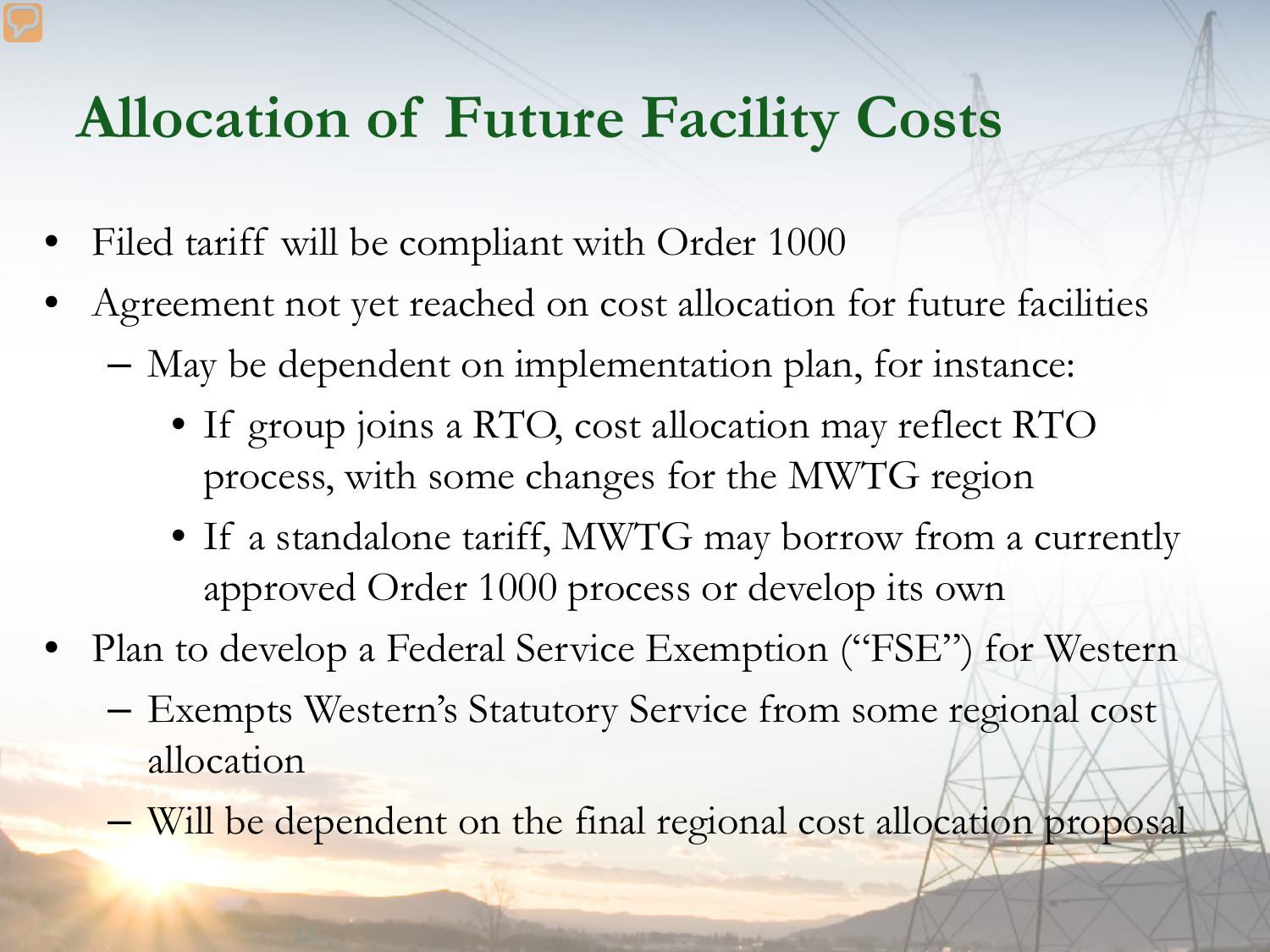## **Request for Information**

- Issued May 6 to CAISO, MISO, PJM, SPP
- Obtain information and cost estimates from the RTOs
	- Asking entities to provide information on a wide range of services from Transmission Tariff Administrator to Full Market/RTO membership
		- TSP services
		- Ancillary services, losses, and other provisions
		- Interconnection processes
		- Planning concepts
		- Market operator
- Proposals due July 15
- RFI is one of multiple sources of information to assist the group in consideration of path forward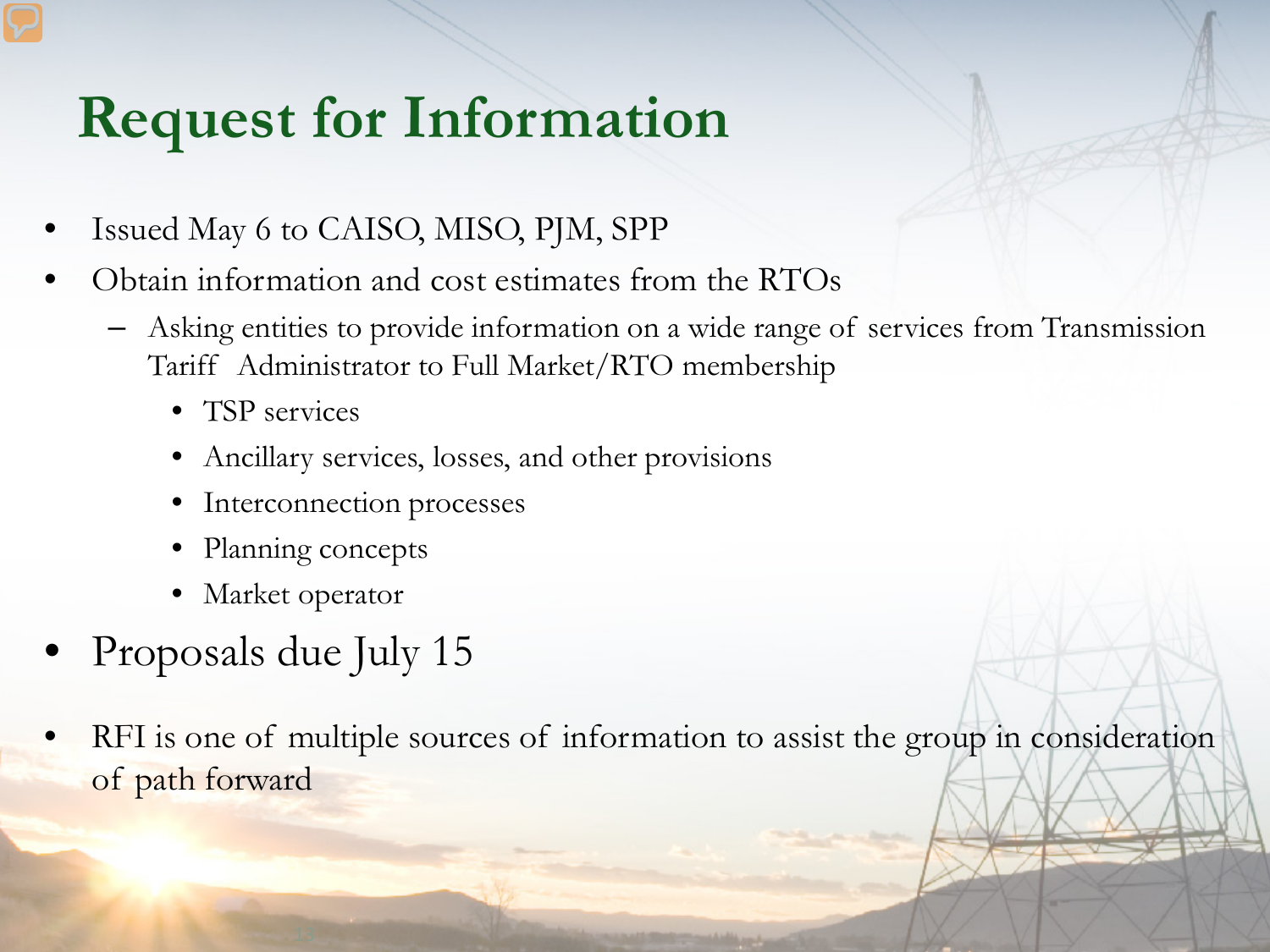## **Markets Study**

- Brattle Group is performing a MWTG Markets Study
- Study Current Year 2016 (Phase I)
	- Status quo with nine tariffs
	- Remove pancaked transmission charges to simulate a joint tariff
	- Add full Day-Ahead market structure
	- Results show positive benefits to both scenarios
- Future Year 2024 (Parties scoping particulars of a future year)
	- Similar scope as Phase I, but still in development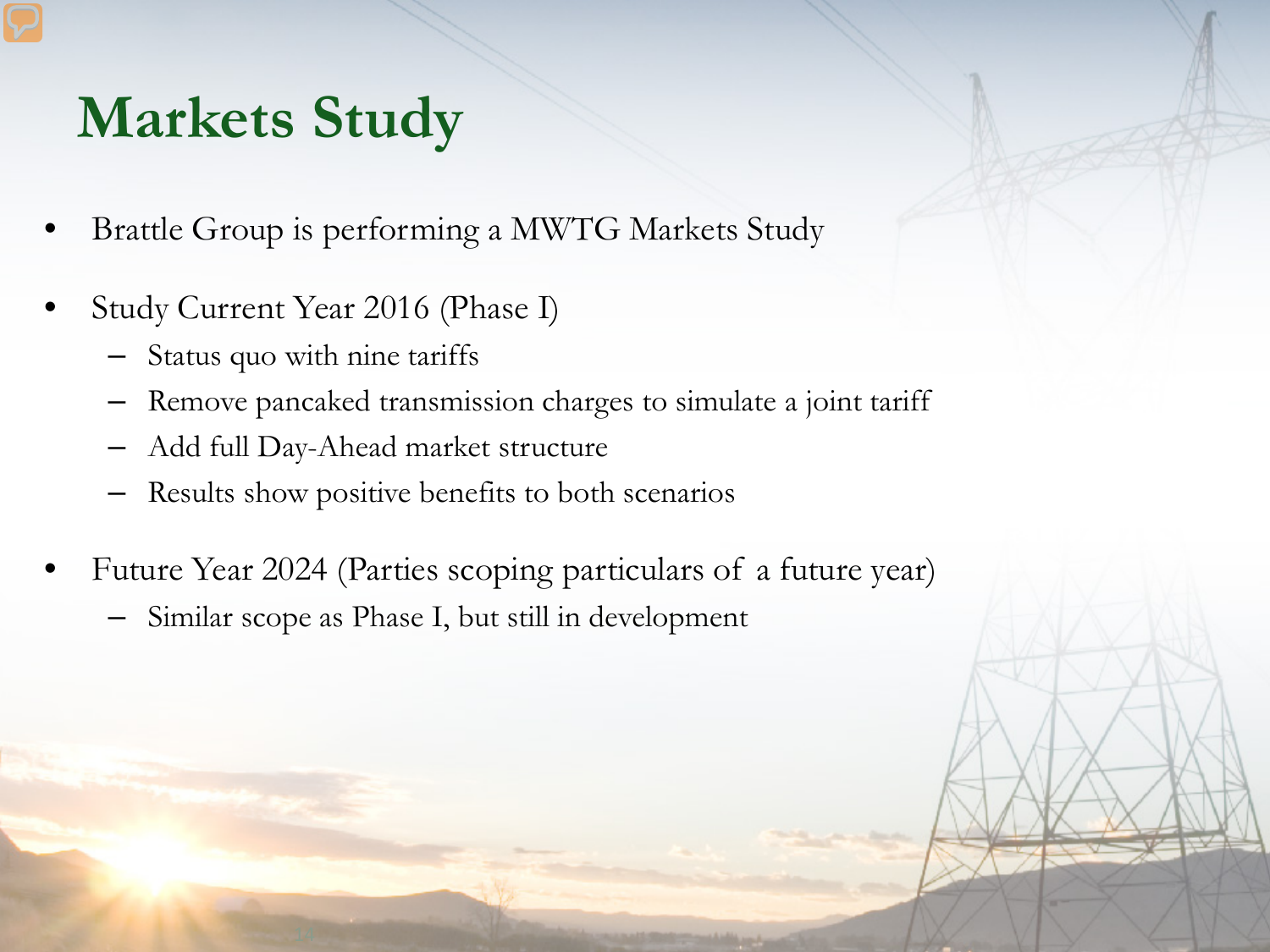## **Outreach (Started and Ongoing)**

- **State Regulatory Authorities**
- WAPA outreach to its customers
- Each party's outreach to its constituents
- Other stakeholder organizations
- RTOs
- FERC